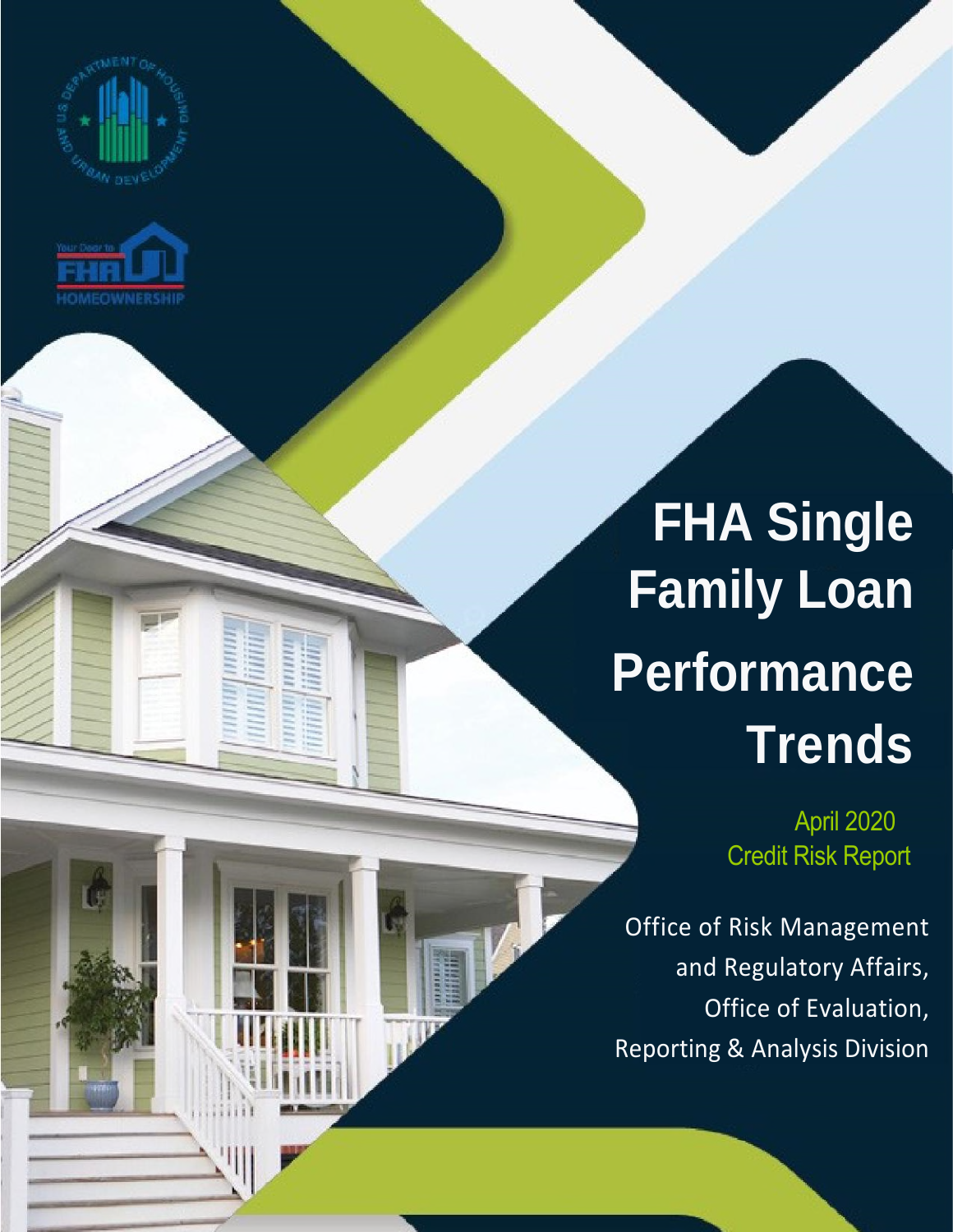## Table of Contents

## Table of Figures

| Figure 1<br>Failure Rate by Fiscal Year. |  |
|------------------------------------------|--|
|------------------------------------------|--|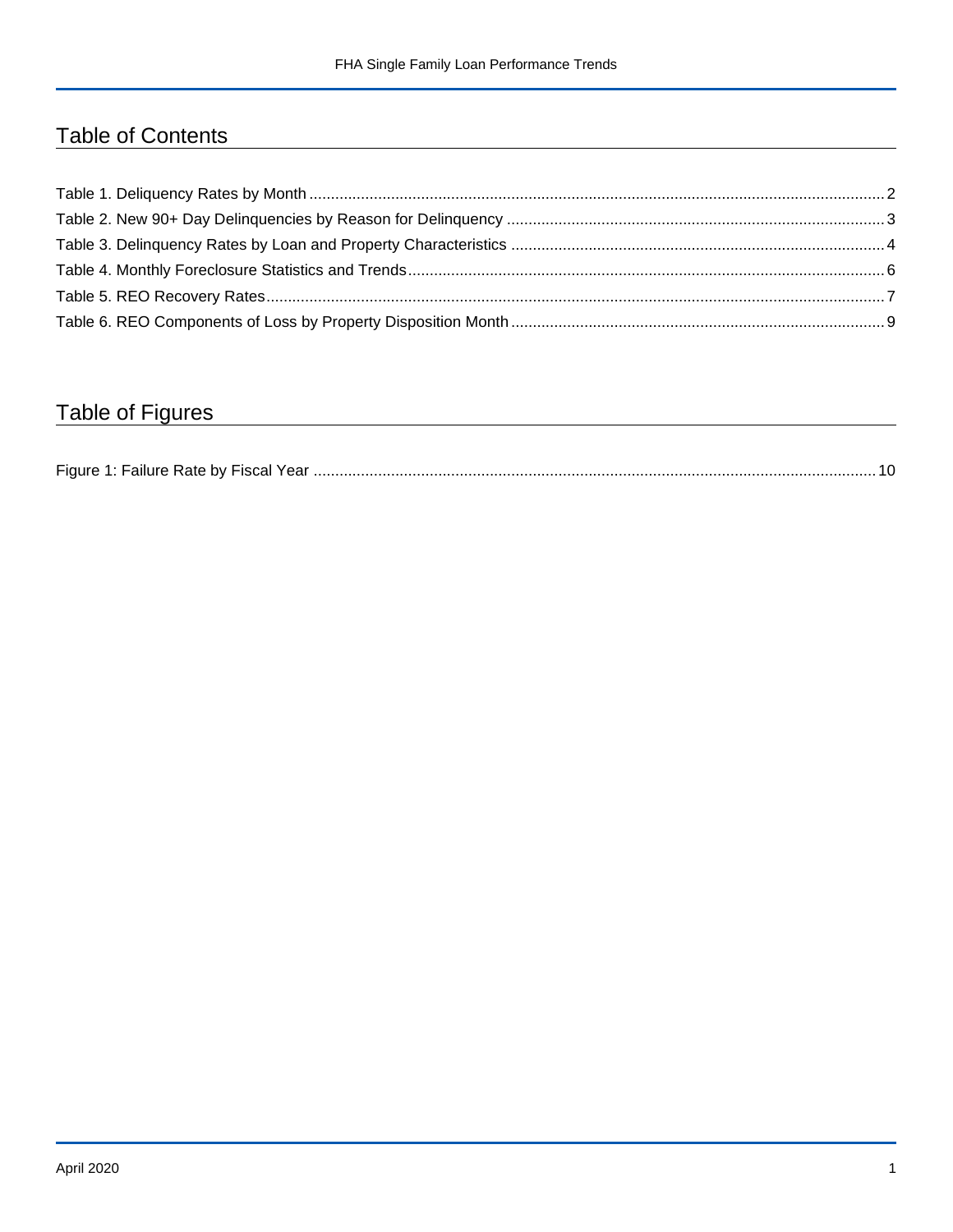|          |                                 |        | Delinquency Rates <sup>a</sup> (%) |        | Exceptions <sup>b</sup> (%) |               |                                             |
|----------|---------------------------------|--------|------------------------------------|--------|-----------------------------|---------------|---------------------------------------------|
|          | Active<br>Insurance in<br>Force |        |                                    |        |                             |               | Serious<br>Delinquency<br>Rate <sup>c</sup> |
| Month    | (EOM)                           | 30-day | 60-day                             | 90-day | In Foreclosure              | In Bankruptcy | $(\% )$                                     |
|          |                                 |        | <b>Non-Seasonally Adjusted</b>     |        |                             |               |                                             |
| Apr 2019 | 8,117,498                       | 4.58   | 1.40                               | 1.91   | 0.96                        | 0.87          | 3.74                                        |
| May      | 8,114,839                       | 4.48   | 1.42                               | 1.86   | 0.94                        | 0.87          | 3.67                                        |
| Jun      | 8,114,665                       | 5.44   | 1.62                               | 1.94   | 0.92                        | 0.90          | 3.76                                        |
| Jul      | 8,116,418                       | 5.11   | 1.66                               | 1.96   | 0.91                        | 0.91          | 3.78                                        |
| Aug      | 8,117,513                       | 5.10   | 1.69                               | 2.00   | 0.91                        | 0.91          | 3.82                                        |
| Sep      | 8,107,806                       | 5.27   | 1.74                               | 2.07   | 0.90                        | 0.92          | 3.88                                        |
| Oct      | 8,098,839                       | 5.12   | 1.76                               | 2.13   | 0.89                        | 0.91          | 3.93                                        |
| Nov      | 8,094,347                       | 5.01   | 1.89                               | 2.26   | 0.88                        | 0.91          | 4.06                                        |
| Dec      | 8,096,131                       | 5.35   | 1.85                               | 2.52   | 0.90                        | 0.93          | 4.35                                        |
| Jan 2020 | 8,125,137                       | 5.09   | 1.75                               | 2.25   | 0.92                        | 0.94          | 4.12                                        |
| Feb      | 8,128,001                       | 5.16   | 1.65                               | 2.17   | 0.93                        | 0.94          | 4.04                                        |
| Mar      | 8,122,723                       | 5.59   | 1.61                               | 2.72   | 0.56                        | 0.69          | 3.97                                        |
| Apr      | 8,118,070                       | 9.20   | 2.28                               | 3.00   | 0.40                        | 0.64          | 4.04                                        |
|          |                                 |        | <b>Seasonally Adjusted</b>         |        |                             |               |                                             |
| Apr 2019 | 8,117,498                       | 5.01   | 1.60                               | 2.00   | 0.95                        | 0.87          | 3.81                                        |
| May      | 8,114,839                       | 4.78   | 1.56                               | 1.97   | 0.93                        | 0.87          | 3.77                                        |
| Jun      | 8,114,665                       | 5.51   | 1.72                               | 2.06   | 0.92                        | 0.89          | 3.87                                        |
| Jul      | 8,116,418                       | 5.23   | 1.70                               | 2.09   | 0.92                        | 0.91          | 3.93                                        |
| Aug      | 8,117,513                       | 4.97   | 1.65                               | 2.08   | 0.91                        | 0.92          | 3.91                                        |
| Sep      | 8,107,806                       | 5.05   | 1.65                               | 2.08   | 0.92                        | 0.93          | 3.93                                        |
| Oct      | 8,098,839                       | 4.82   | 1.63                               | 2.10   | 0.91                        | 0.92          | 3.93                                        |
| Nov      | 8,094,347                       | 4.56   | 1.68                               | 2.11   | 0.90                        | 0.91          | 3.93                                        |
| Dec      | 8,096,131                       | 4.75   | 1.61                               | 2.30   | 0.90                        | 0.93          | 4.14                                        |
| Jan 2020 | 8,125,137                       | 4.88   | 1.57                               | 2.03   | 0.92                        | 0.93          | 3.88                                        |
| Feb      | 8,128,001                       | 5.26   | 1.68                               | 2.06   | 0.91                        | 0.94          | 3.91                                        |
| Mar      | 8,122,723                       | 6.47   | 1.86                               | 2.83   | 0.54                        | 0.70          | 4.07                                        |
| Apr      | 8,118,070                       | 10.05  | 2.61                               | 3.15   | 0.39                        | 0.64          | 4.18                                        |

<span id="page-2-0"></span>**Table 1. Delinquency Rates by Month**

EOM = end of month.

<sup>a</sup> The 90-day category includes all loans that are at least 3 months delinquent excluding those loans in-foreclosure or in-bankruptcy

processing.Included in the delinquency counts are loans under active consideration for loss mitigation foreclosure avoidance.

 $b$  Exceptions are counted separately from delinquencies, regardless of the length of the delinquency period. <sup>c</sup> Serious delinquency rates are the sum of 90 day delinquencies, plus in-foreclosures and in-bankruptcies.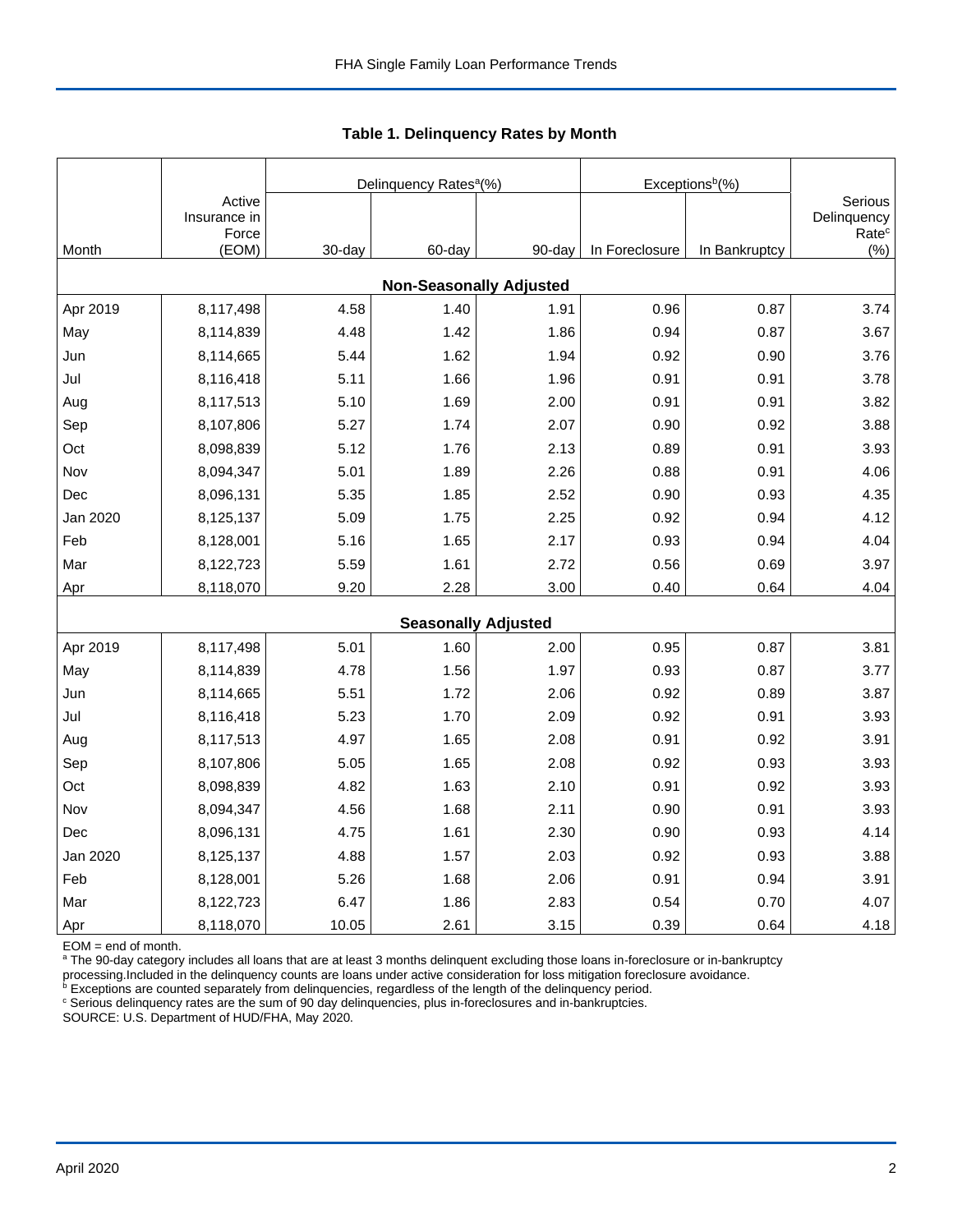|                     |                      |              |            |                          |                                     | Share by Reason for Delinquency (%) |               |                                    |        |
|---------------------|----------------------|--------------|------------|--------------------------|-------------------------------------|-------------------------------------|---------------|------------------------------------|--------|
|                     |                      |              |            |                          |                                     |                                     |               |                                    |        |
| Fiscal              | New 90+              | Reduction    |            |                          | Death or<br>Illness of<br>Principal |                                     |               |                                    |        |
| Year and<br>Quarter | Day<br>Delinquencies | of<br>Income | Unemployed | Excessive<br>Obligations | <b>Borrower</b><br>or Family        | Marital<br><b>Difficulties</b>      | No<br>Contact | National<br>Emergency <sup>a</sup> | Otherb |
| 2015 Q2             | 82,864               | 32.23        | 7.12       | 21.55                    | 12.56                               | 4.18                                | 11.44         | 0.02                               | 10.90  |
| 2015 Q3             | 71,869               | 30.85        | 6.63       | 21.22                    | 12.71                               | 4.24                                | 13.11         | 0.04                               | 11.18  |
| 2015 Q4             | 88,262               | 30.58        | 6.56       | 22.10                    | 12.76                               | 4.03                                | 12.12         | 0.04                               | 11.81  |
| 2016 Q1             | 92,606               | 30.65        | 6.42       | 22.50                    | 12.99                               | 4.06                                | 11.25         | 0.06                               | 12.08  |
| 2016 Q2             | 78,978               | 30.21        | 6.68       | 22.70                    | 12.83                               | 3.93                                | 11.77         | 0.07                               | 11.81  |
| 2016 Q3             | 66,500               | 30.90        | 6.74       | 22.97                    | 13.36                               | 4.19                                | 10.59         | 0.08                               | 11.17  |
| 2016 Q4             | 85,289               | 31.84        | 7.01       | 23.69                    | 13.14                               | 4.04                                | 9.55          | 0.09                               | 10.64  |
| 2017 Q1             | 94,958               | 31.47        | 6.74       | 24.29                    | 13.16                               | 3.82                                | 9.08          | 0.11                               | 11.33  |
| 2017 Q2             | 75,376               | 31.58        | 6.90       | 24.23                    | 13.26                               | 3.85                                | 9.66          | 0.13                               | 10.38  |
| 2017 Q3             | 65,531               | 30.77        | 6.80       | 24.32                    | 13.82                               | 3.93                                | 9.72          | 0.18                               | 10.47  |
| 2017 Q4             | 87,286               | 31.34        | 6.83       | 24.80                    | 13.06                               | 3.76                                | 8.96          | 0.26                               | 10.99  |
| 2018 Q1             | 157,584              | 24.20        | 4.54       | 22.42                    | 8.66                                | 2.40                                | 7.12          | 0.28                               | 30.38  |
| 2018 Q2             | 88,660               | 28.93        | 6.06       | 24.31                    | 11.74                               | 3.25                                | 8.69          | 0.30                               | 16.72  |
| 2018 Q3             | 64,397               | 30.73        | 6.55       | 25.08                    | 12.89                               | 3.83                                | 8.79          | 0.51                               | 11.62  |
| 2018 Q4             | 84,222               | 31.36        | 6.68       | 25.44                    | 13.20                               | 3.84                                | 8.60          | 0.63                               | 10.25  |
| 2019 Q1             | 92,065               | 31.00        | 6.66       | 25.71                    | 13.27                               | 3.67                                | 8.51          | 0.87                               | 10.31  |
| 2019 Q2             | 84,788               | 31.26        | 7.05       | 24.92                    | 13.51                               | 3.67                                | 8.55          | 1.25                               | 9.78   |
| 2019 Q3             | 69,223               | 30.40        | 7.53       | 25.18                    | 13.82                               | 3.84                                | 7.93          | 1.59                               | 9.71   |
| 2019 Q4             | 90,457               | 30.00        | 7.73       | 25.54                    | 13.56                               | 3.59                                | 7.72          | 2.42                               | 9.45   |
| 2020 Q1             | 113,969              | 28.33        | 7.14       | 23.62                    | 12.30                               | 3.00                                | 7.73          | 3.28                               | 14.61  |
| 2020 Q2             | 86,552               | 26.05        | 7.37       | 21.39                    | 10.72                               | 2.54                                | 12.29         | 8.62                               | 11.01  |
| 2020 Q3°            | 35,292               | 23.27        | 5.78       | 15.50                    | 6.64                                | 1.45                                | 13.80         | 20.68                              | 12.89  |

<span id="page-3-0"></span>**Table 2. New 90+ Day Delinquencies by Reason for Delinquency**

a Includes neighborhood problems and COVID-19 Pandemic.

**b** Includes abandonment of property, distant employment transfer, property problems, inability to sell or rent property, military service, business failure, casualty loss, energy-environment cost, servicing problems, payment adjustment, payment dispute, transfer of

ownership pending fraud and incarceration.

<sup>c</sup> Only includes data for April.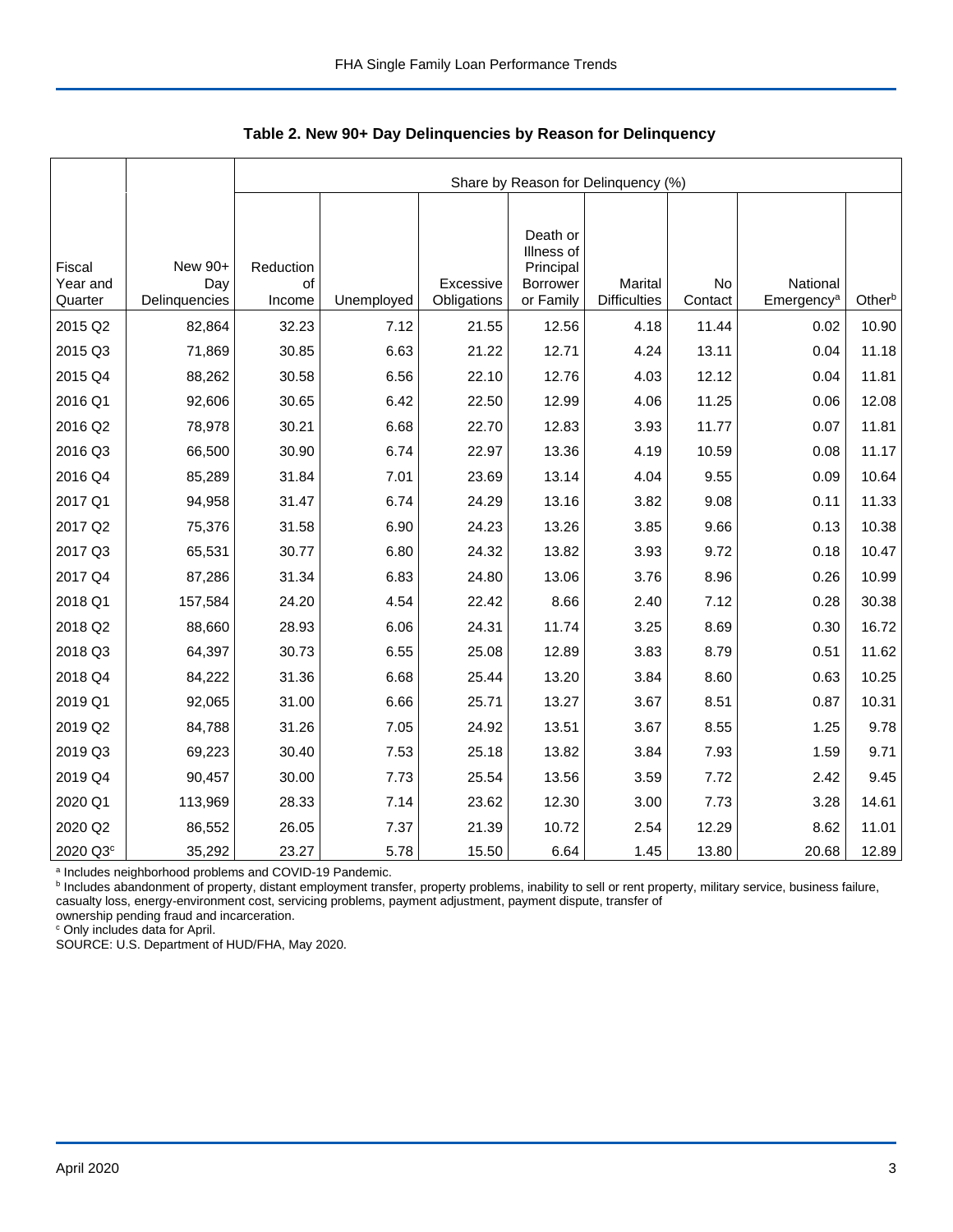|                            |                                   | Rates in Percent of Active Loan Counts |        |        |            |                   |                  |                                             |  |
|----------------------------|-----------------------------------|----------------------------------------|--------|--------|------------|-------------------|------------------|---------------------------------------------|--|
|                            | <b>IIF</b><br>Shares <sup>a</sup> | All Past<br>Due <sup>b</sup>           | 30 Day | 60 Day | $90 + Day$ | In<br>Foreclosure | In<br>Bankruptcy | Serious<br>Delinquency<br>Rate <sup>c</sup> |  |
| <b>Loan Purpose</b>        |                                   |                                        |        |        |            |                   |                  |                                             |  |
| All Active Loans           | 8,118,070                         | 15.52                                  | 9.20   | 2.28   | 3.00       | 0.40              | 0.64             | 4.04                                        |  |
| Purchase                   | 69.22                             | 16.75                                  | 9.77   | 2.54   | 3.37       | 0.40              | 0.68             | 4.44                                        |  |
| Refinance                  | 30.78                             | 12.76                                  | 7.91   | 1.72   | 2.18       | 0.39              | 0.56             | 3.13                                        |  |
| <b>Refinance</b>           |                                   |                                        |        |        |            |                   |                  |                                             |  |
| Refinance Loans            | 2,498,958                         | 12.76                                  | 7.91   | 1.72   | 2.18       | 0.39              | 0.56             | 3.13                                        |  |
| Conventional               | 34.05                             | 13.28                                  | 7.72   | 1.85   | 2.54       | 0.53              | 0.63             | 3.70                                        |  |
| No Cash-out                | 19.54                             | 12.91                                  | 7.48   | 1.77   | 2.46       | 0.54              | 0.65             | 3.66                                        |  |
| Cash-out                   | 14.51                             | 13.78                                  | 8.05   | 1.97   | 2.64       | 0.52              | 0.59             | 3.76                                        |  |
| <b>FHA</b>                 | 14.53                             | 12.21                                  | 8.08   | 1.66   | 1.81       | 0.21              | 0.46             | 2.47                                        |  |
| No Cash-out                | 7.17                              | 11.34                                  | 7.51   | 1.45   | 1.70       | 0.21              | 0.48             | 2.39                                        |  |
| Cash-out                   | 7.36                              | 13.05                                  | 8.64   | 1.86   | 1.91       | 0.20              | 0.44             | 2.55                                        |  |
| Streamline                 | 51.42                             | 12.57                                  | 7.98   | 1.65   | 2.04       | 0.36              | 0.55             | 2.95                                        |  |
| <b>Credit Score Ranged</b> |                                   |                                        |        |        |            |                   |                  |                                             |  |
| Loans with Credit Scores   | 6,500,784                         | 15.72                                  | 9.38   | 2.32   | 3.03       | 0.37              | 0.62             | 4.02                                        |  |
| < 500                      | 0.09                              | 34.90                                  | 13.85  | 6.00   | 10.61      | 2.18              | 2.26             | 15.05                                       |  |
| 500-579                    | 1.76                              | 30.64                                  | 14.10  | 5.09   | 8.08       | 1.44              | 1.93             | 11.45                                       |  |
| 580-619                    | 8.29                              | 24.84                                  | 12.62  | 4.21   | 6.05       | 0.74              | 1.21             | 8.01                                        |  |
| 620-659                    | 32.17                             | 20.70                                  | 11.74  | 3.30   | 4.29       | 0.47              | 0.91             | 5.66                                        |  |
| 660-719                    | 39.10                             | 13.20                                  | 8.63   | 1.76   | 2.13       | 0.27              | 0.43             | 2.82                                        |  |
| 720-850                    | 18.59                             | 6.80                                   | 4.96   | 0.66   | 0.86       | 0.16              | 0.16             | 1.18                                        |  |
| <b>Fiscal Year Cohort</b>  |                                   |                                        |        |        |            |                   |                  |                                             |  |
| <b>All Cohorts</b>         | 8,118,070                         | 15.52                                  | 9.20   | 2.28   | 3.00       | 0.40              | 0.64             | 4.04                                        |  |
| pre-2005                   | 7.42                              | 18.59                                  | 9.60   | 3.11   | 4.27       | 0.65              | 0.97             | 5.88                                        |  |
| 2005                       | 1.14                              | 21.76                                  | 11.04  | 3.59   | 4.95       | 0.98              | 1.19             | 7.12                                        |  |
| 2006                       | 0.92                              | 23.34                                  | 11.35  | 3.81   | 5.55       | 1.31              | 1.32             | 8.19                                        |  |
| 2007                       | 0.88                              | 25.80                                  | 11.82  | 3.98   | 6.85       | 1.45              | 1.69             | 9.99                                        |  |
| 2008                       | 2.04                              | 26.36                                  | 12.25  | 4.04   | 6.79       | 1.71              | 1.57             | 10.07                                       |  |
| 2009                       | 4.34                              | 19.51                                  | 10.03  | 2.91   | 4.41       | 1.06              | 1.09             | 6.57                                        |  |
| 2010                       | 5.49                              | 15.92                                  | 8.85   | 2.35   | 3.19       | 0.70              | 0.83             | 4.72                                        |  |
| 2011                       | 4.44                              | 14.62                                  | 8.55   | 2.10   | 2.68       | 0.55              | 0.75             | 3.98                                        |  |
| 2012                       | 5.53                              | 13.24                                  | 8.15   | 1.80   | 2.28       | 0.37              | 0.64             | 3.29                                        |  |
| 2013                       | 7.74                              | 11.95                                  | 7.59   | 1.55   | 1.95       | 0.30              | 0.56             | 2.81                                        |  |
| 2014                       | 3.60                              | 17.13                                  | 9.51   | 2.48   | 3.57       | 0.49              | 1.09             | 5.14                                        |  |
| 2015                       | 6.68                              | 16.39                                  | 9.44   | 2.41   | 3.32       | 0.35              | 0.87             | 4.54                                        |  |
| 2016                       | 9.71                              | 15.73                                  | 9.39   | 2.26   | 3.08       | 0.28              | 0.71             | 4.07                                        |  |
| 2017                       | 11.11                             | 16.20                                  | 9.74   | 2.41   | 3.26       | 0.23              | 0.56             | 4.05                                        |  |
| 2018                       | 9.48                              | 17.48                                  | 10.30  | 2.68   | 3.78       | 0.24              | 0.48             | 4.51                                        |  |
| 2019                       | 10.01                             | 14.78                                  | 9.92   | 2.32   | 2.27       | 0.09              | 0.17             | 2.54                                        |  |
| 2020                       | 9.45                              | 7.52                                   | 6.61   | 0.71   | 0.19       | 0.00              | 0.01             | 0.20                                        |  |

<span id="page-4-0"></span>Table 3. Delinquency Rates by Loan and Property Characteristics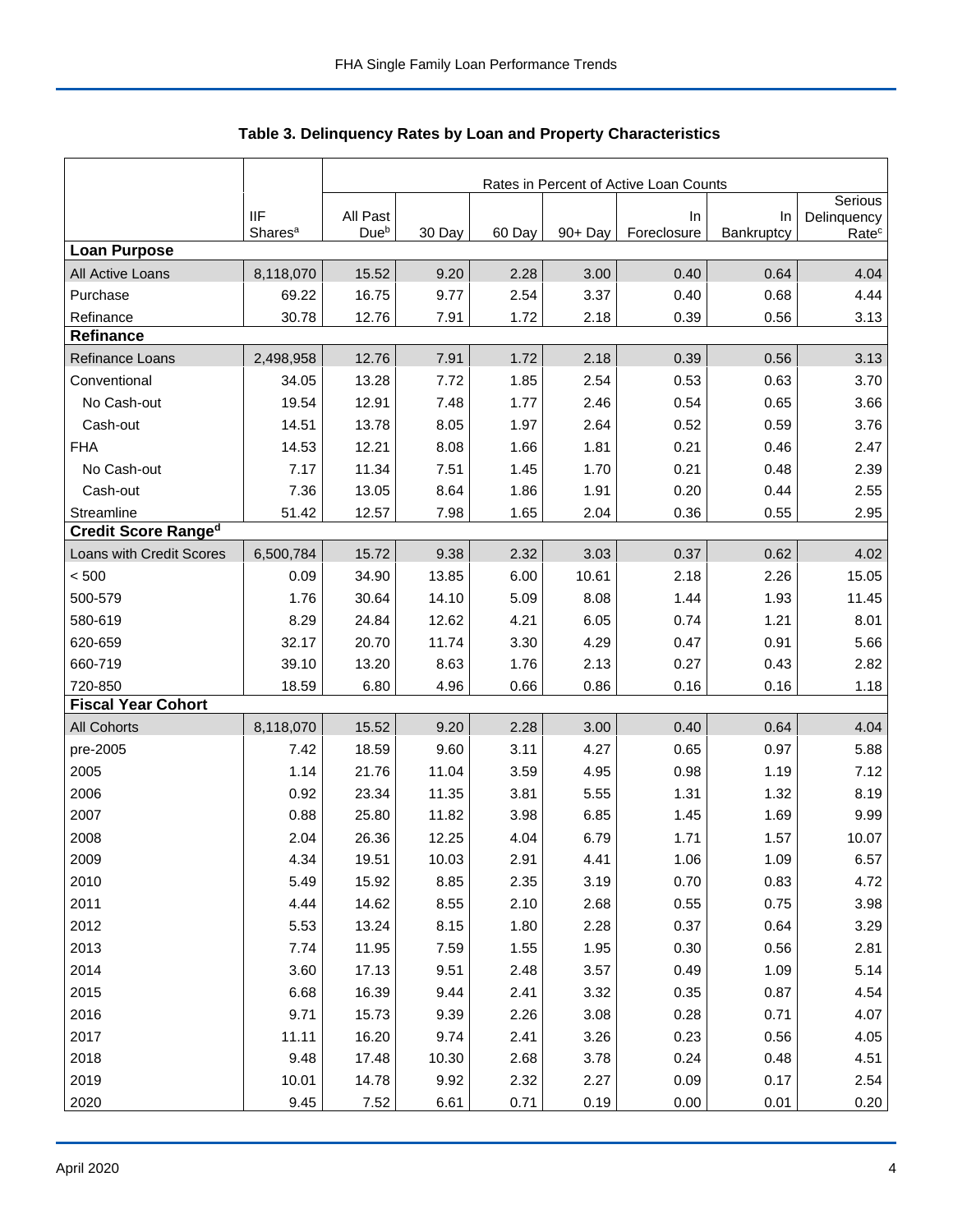|                                           |                     |                  | Rates in Percent of Active Loan Counts |        |         |             |            |                   |  |  |
|-------------------------------------------|---------------------|------------------|----------------------------------------|--------|---------|-------------|------------|-------------------|--|--|
|                                           |                     |                  |                                        |        |         |             |            | Seriously         |  |  |
|                                           | <b>IIF</b>          | All Past         |                                        |        |         | $\ln$       | In         | Delinquency       |  |  |
| Loan Amount at Origination (\$ thousands) | Shares <sup>a</sup> | Due <sup>b</sup> | 30 Day                                 | 60 Day | 90+ Day | Foreclosure | Bankruptcy | Rate <sup>c</sup> |  |  |
| All Loan Amounts                          | 8,118,070           | 15.52            | 9.20                                   | 2.28   | 3.00    | 0.40        | 0.64       | 4.04              |  |  |
| < 50                                      | 2.43                | 13.64            | 6.91                                   | 2.09   | 3.17    | 0.74        | 0.73       | 4.64              |  |  |
| 50-99                                     | 20.58               | 14.14            | 7.62                                   | 2.12   | 3.05    | 0.57        | 0.78       | 4.39              |  |  |
| 100-149                                   | 26.32               | 14.91            | 8.54                                   | 2.20   | 3.01    | 0.41        | 0.75       | 4.17              |  |  |
| 150-199                                   | 20.42               | 15.26            | 9.17                                   | 2.24   | 2.90    | 0.33        | 0.62       | 3.85              |  |  |
| 200-249                                   | 13.05               | 15.85            | 9.88                                   | 2.31   | 2.88    | 0.27        | 0.51       | 3.66              |  |  |
| 250-399                                   | 14.28               | 18.01            | 11.53                                  | 2.64   | 3.10    | 0.29        | 0.45       | 3.84              |  |  |
| 400-499                                   | 1.80                | 19.87            | 13.25                                  | 2.77   | 3.14    | 0.33        | 0.37       | 3.84              |  |  |
| > 499                                     | 1.12                | 21.88            | 15.06                                  | 2.95   | 3.22    | 0.36        | 0.29       | 3.87              |  |  |
| <b>Property Type</b>                      |                     |                  |                                        |        |         |             |            |                   |  |  |
| All Property Types                        | 8,118,070           | 15.52            | 9.20                                   | 2.28   | 3.00    | 0.40        | 0.64       | 4.04              |  |  |
| Detached                                  | 86.44               | 15.52            | 9.18                                   | 2.31   | 3.00    | 0.37        | 0.65       | 4.02              |  |  |
| <b>Manufactured Housing</b>               | 3.40                | 12.96            | 6.75                                   | 1.87   | 2.90    | 0.72        | 0.73       | 4.34              |  |  |
| 2-4 Units                                 | 2.19                | 18.73            | 12.37                                  | 2.13   | 3.08    | 0.75        | 0.39       | 4.23              |  |  |
| Condo                                     | 2.80                | 13.49            | 8.25                                   | 1.74   | 2.59    | 0.40        | 0.51       | 3.51              |  |  |
| Townhouse                                 | 5.17                | 17.06            | 10.29                                  | 2.43   | 3.29    | 0.45        | 0.60       | 4.34              |  |  |
| <b>Purchase Loan Type</b>                 |                     |                  |                                        |        |         |             |            |                   |  |  |
| All Purchase Loans                        | 5,618,687           | 16.75            | 9.77                                   | 2.54   | 3.37    | 0.40        | 0.68       | 4.44              |  |  |
| Repeat                                    | 16.60               | 14.04            | 8.60                                   | 2.08   | 2.50    | 0.32        | 0.54       | 3.37              |  |  |
| First-time                                | 83.40               | 17.29            | 10.01                                  | 2.63   | 3.54    | 0.41        | 0.70       | 4.66              |  |  |
| Down Payment Assistance (DPA) Type        |                     |                  |                                        |        |         |             |            |                   |  |  |
| All Sources of Funds                      | 8,118,070           | 15.52            | 9.20                                   | 2.28   | 3.00    | 0.40        | 0.64       | 4.04              |  |  |
| Government                                | 7.65                | 16.07            | 8.82                                   | 2.49   | 3.60    | 0.37        | 0.79       | 4.76              |  |  |
| Relative                                  | 16.25               | 19.54            | 11.37                                  | 3.07   | 3.96    | 0.43        | 0.72       | 5.10              |  |  |
| Other                                     | 1.93                | 21.96            | 11.28                                  | 3.49   | 5.10    | 0.78        | 1.32       | 7.20              |  |  |
| Seller Funded                             | 0.51                | 30.21            | 13.73                                  | 4.81   | 8.06    | 1.56        | 2.05       | 11.67             |  |  |
| No DPA                                    | 73.66               | 14.31            | 8.67                                   | 2.04   | 2.64    | 0.37        | 0.58       | 3.60              |  |  |

**Table 3. Delinquency Rates by Loan and Property Characteristics**

IIF = insurance in force.

<sup>a</sup> For each subpanel, the loan shares add to 100%. However, in some of the subpanels, the total loans in the analysis do not add to 100% of IIF. For example, the IIF shares for refinance loans add to 100% of refinance loans. Streamline refinance loans are not included in the Credit Score

Range analysis; the IIF shares in that panel, add to 100% of fully-underwritten loans.<br><sup>b</sup> Includes all loans 30 or more days past due, including those in bankruptcy or foreclosure.

c Includes all loans 90 days past due plus all in-bankruptcy and in-foreclosure cases.

<sup>d</sup> Credit score reporting began in May 2004 but was not mandatory until July 2008. Streamline Refinance loans do not require credit score reporting.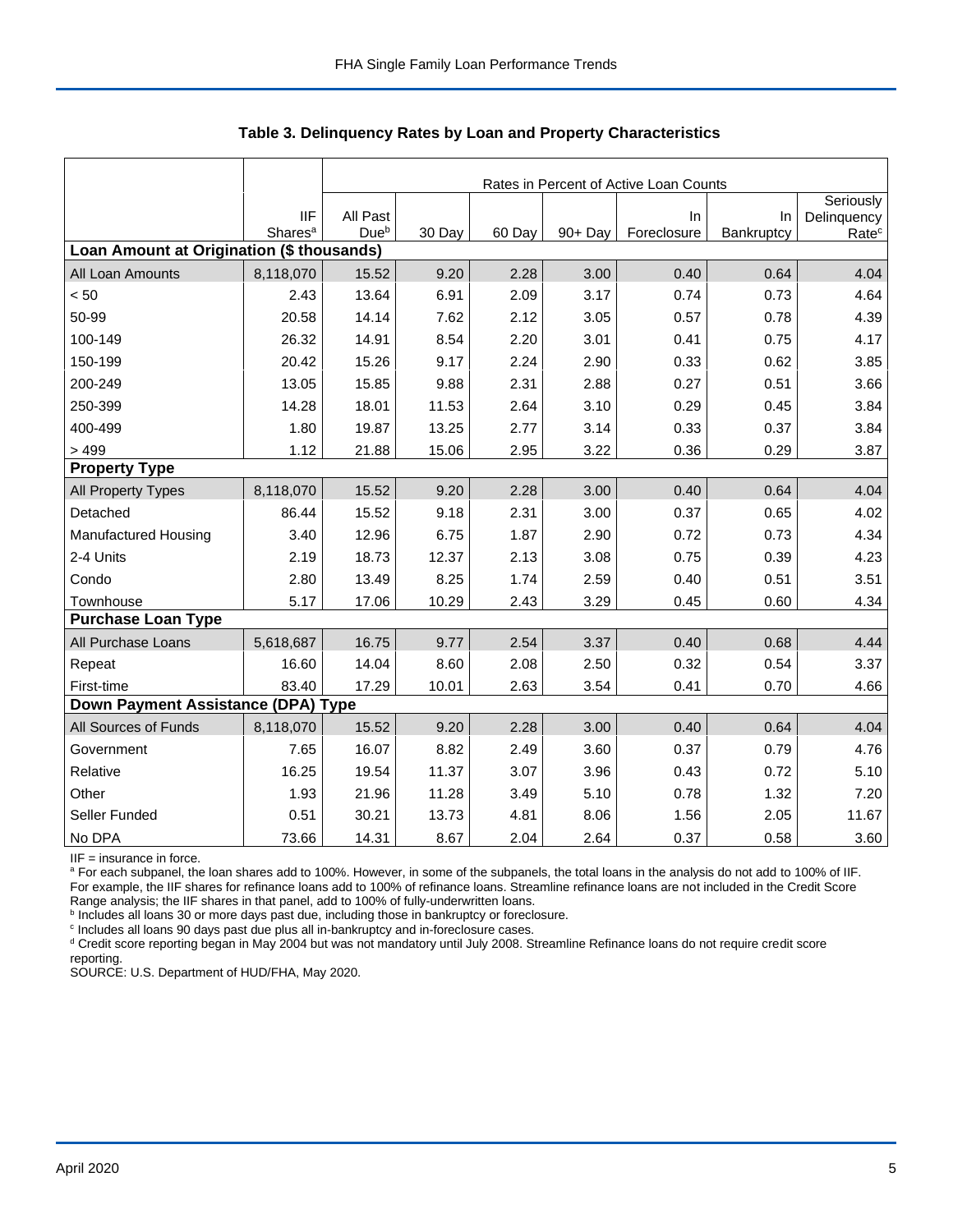|        |       |              |               |                          |             | Foreclosure             | Annualized         |
|--------|-------|--------------|---------------|--------------------------|-------------|-------------------------|--------------------|
| Fiscal |       | Insurance in | Foreclosure   | In                       | Foreclosure | Starts:                 | Foreclosure        |
| Year   | Month | Force        | <b>Starts</b> | Foreclosure <sup>a</sup> | Claimsb     | 6-month MA <sup>c</sup> | Rate <sup>d%</sup> |
| 2017   | Apr   | 7,917,975    | 9,085         | 114,284                  | 5,517       | 10,427                  | 0.83               |
|        | May   | 7,934,510    | 9,536         | 112,048                  | 5,979       | 10,381                  | 0.90               |
|        | Jun   | 7,950,029    | 8,779         | 108,632                  | 6,286       | 10,150                  | 0.94               |
|        | Jul   | 7,962,527    | 8,115         | 103,183                  | 5,825       | 9,698                   | 0.87               |
|        | Aug   | 7,973,604    | 9,472         | 103,830                  | 6,800       | 9,462                   | 1.02               |
|        | Sep   | 7,982,070    | 8,019         | 94,946                   | 5,786       | 8,834                   | 0.87               |
| 2018   | Oct   | 7,986,663    | 8,753         | 94,012                   | 6,008       | 8,779                   | 0.90               |
|        | Nov   | 7,988,634    | 8,489         | 92,810                   | 5,524       | 8,605                   | 0.83               |
|        | Dec   | 7,989,699    | 8,854         | 93,261                   | 4,756       | 8,617                   | 0.71               |
|        | Jan   | 8,005,645    | 9,875         | 91,506                   | 5,066       | 8,910                   | 0.76               |
|        | Feb   | 8,007,772    | 9,937         | 92,797                   | 5,023       | 8,988                   | 0.75               |
|        | Mar   | 8,007,182    | 10,239        | 92,153                   | 5,708       | 9,358                   | 0.85               |
|        | Apr   | 8,012,065    | 9,693         | 90,663                   | 5,406       | 9,515                   | 0.81               |
|        | May   | 8,015,714    | 10,272        | 89,409                   | 5,804       | 9,812                   | 0.87               |
|        | Jun   | 8,024,523    | 9,106         | 87,390                   | 5,440       | 9,854                   | 0.81               |
|        | Jul   | 8,031,487    | 8,380         | 82,258                   | 4,882       | 9,605                   | 0.73               |
|        | Aug   | 8,037,609    | 9,811         | 85,106                   | 5,207       | 9,584                   | 0.77               |
|        | Sep   | 8,048,639    | 7,830         | 83,334                   | 4,151       | 9,182                   | 0.62               |
| 2019   | Oct   | 8,062,967    | 10,356        | 81,407                   | 5,549       | 9,293                   | 0.82               |
|        | Nov   | 8,077,125    | 9,315         | 80,980                   | 4,488       | 9,133                   | 0.66               |
|        | Dec   | 8,086,151    | 9,432         | 80,094                   | 4,086       | 9,187                   | 0.60               |
|        | Jan   | 8,112,026    | 11,396        | 83,174                   | 4,469       | 9,690                   | 0.66               |
|        | Feb   | 8,117,180    | 10,287        | 84,258                   | 4,355       | 9,769                   | 0.64               |
|        | Mar   | 8,118,034    | 10,201        | 81,377                   | 4,703       | 10,165                  | 0.69               |
|        | Apr   | 8,117,498    | 9,461         | 78,277                   | 4,883       | 10,015                  | 0.72               |
|        | May   | 8,114,839    | 8,878         | 76,321                   | 3,984       | 9,943                   | 0.59               |
|        | Jun   | 8,114,665    | 7,710         | 74,502                   | 3,746       | 9,656                   | 0.55               |
|        | Jul   | 8,116,418    | 8,055         | 73,946                   | 3,761       | 9,099                   | 0.55               |
|        | Aug   | 8,117,513    | 9,059         | 73,562                   | 4,032       | 8,894                   | 0.59               |
|        | Sep   | 8,107,806    | 7,820         | 72,575                   | 3,558       | 8,497                   | 0.53               |
| 2020   | Oct   | 8,098,839    | 9,751         | 71,711                   | 4,163       | 8,546                   | 0.62               |
|        | Nov   | 8,094,347    | 8,591         | 71,543                   | 3,652       | 8,498                   | 0.54               |
|        | Dec   | 8,096,131    | 9,092         | 73,070                   | 3,566       | 8,728                   | 0.53               |
|        | Jan   | 8,125,137    | 10,700        | 75,086                   | 3,855       | 9,169                   | 0.57               |
|        | Feb   | 8,128,001    | 10,558        | 75,294                   | 3,378       | 9,419                   | 0.50               |
|        | Mar   | 8,122,723    | 6,086         | 45,107                   | 3,910       | 9,130                   | 0.58               |
|        | Apr   | 8,118,070    | 56            | 32,204                   | 3,365       | 7,514                   | 0.50               |

<span id="page-6-0"></span>**Table 4. Monthly Foreclosure Statistics and Trends**

<sup>a</sup> Numbers of loans are in some stage of foreclosure processing at the end of each month.

b This is the number of claims paid by HUD. These are nearly all for completed foreclosure actions.

<sup>c</sup> The six-month moving average of foreclosure starts is presented here to smooth out variations in actual starts each month. <sup>d</sup> An annualized foreclosure rate takes the monthly foreclosure claim rate and transforms that into its annual equivalency. That is, if the same foreclosure claim rate continued for 12 straight months, then the figure is the final annual foreclosure rate result as a percentage of beginning insurance-in-force.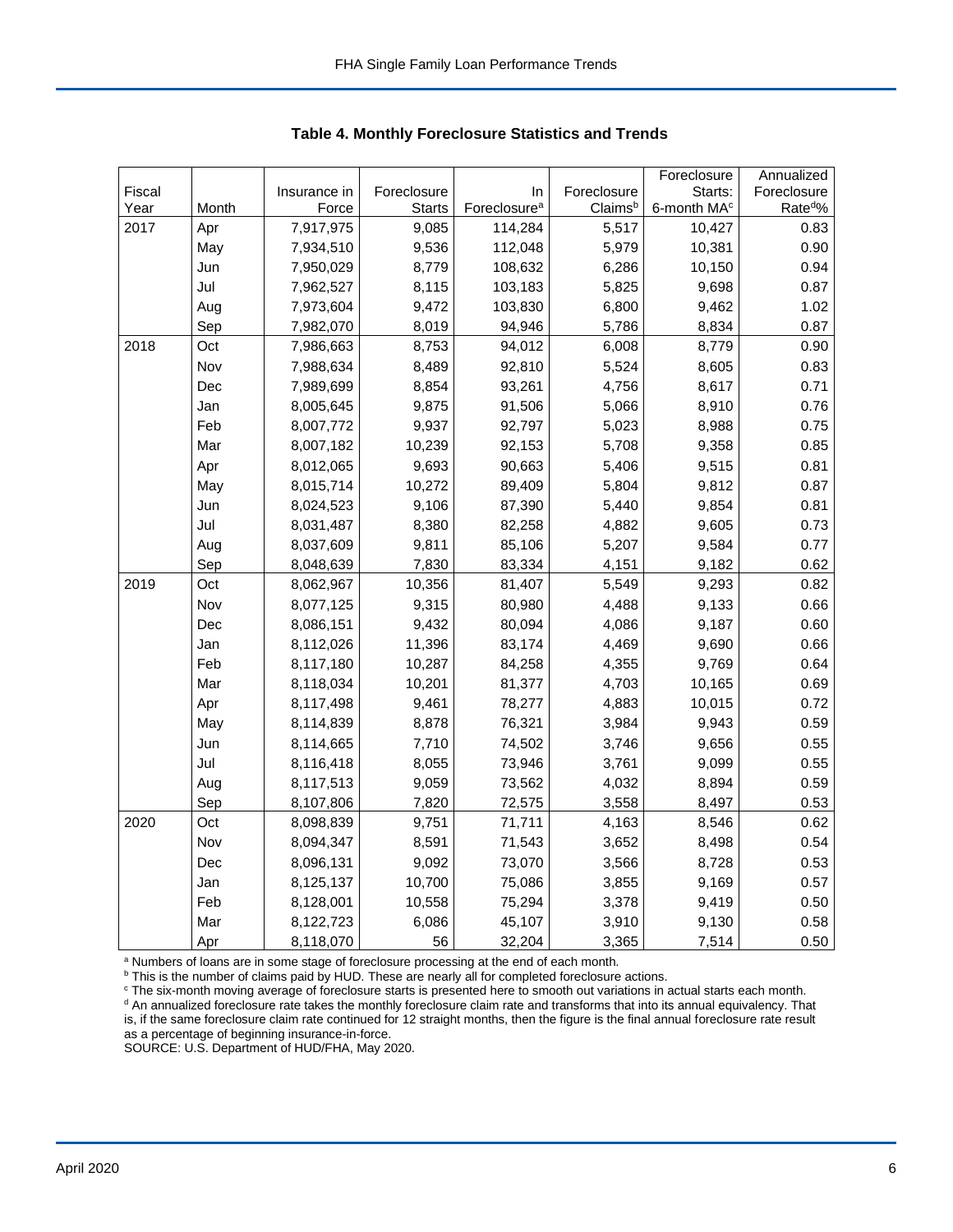<span id="page-7-0"></span>Tabl e 5. REO R ecovery R ates **Table 5. REO Recovery Rates**

|                                |                  |            | Recovery Rates (%) | Percentage Point Change |               |               |  |
|--------------------------------|------------------|------------|--------------------|-------------------------|---------------|---------------|--|
|                                |                  |            |                    |                         | From Previous | From Previous |  |
| Disposition State <sup>b</sup> | Dispositions     | March 2020 | February 2020      | March 2019              | Month         | Year          |  |
| US                             | 1,349            | 51.1       | 50.2               | 45.4                    | 0.9           | 5.7           |  |
| IL                             | 95               | 18.3       | 22.6               | 28.3                    | $-4.3$        | $-10.0$       |  |
| <b>CT</b>                      | 86               | 46.1       | 50.0               | 37.2                    | $-3.9$        | 8.9           |  |
| OH                             | 85               | 46.6       | 35.3               | 36.4                    | 11.3          | 10.3          |  |
| <b>TX</b>                      | 84               | 63.9       | 63.6               | 63.3                    | 0.3           | 0.6           |  |
| PA                             | 62               | 36.5       | 45.6               | 31.8                    | $-9.1$        | 4.7           |  |
| <b>NY</b>                      | 54               | 37.5       | 26.7               | 17.1                    | 10.8          | 20.4          |  |
| VA                             | 54               | 66.3       | 60.8               | 58.9                    | 5.5           | 7.5           |  |
| <b>MD</b>                      | 52               | 53.7       | 50.9               | 41.8                    | 2.8           | 11.9          |  |
| <b>NJ</b>                      | 50               | 49.6       | 36.6               | 19.4                    | 13.0          | 30.2          |  |
| IN                             | 48               | 37.6       | 46.6               | 35.5                    | $-9.0$        | 2.1           |  |
| FL                             | 45               | 67.7       | 64.4               | 52.4                    | 3.3           | 15.3          |  |
| <b>AL</b>                      | 44               | 52.1       | 50.6               | 49.1                    | 1.6           | 3.1           |  |
| KS                             | 44               | 59.7       | 58.9               | 43.7                    | 0.9           | 16.1          |  |
| LA                             | 44               | 43.6       | 43.2               | 50.6                    | 0.4           | $-7.0$        |  |
| MI                             | 43               | 51.8       | 51.7               | 40.9                    | 0.2           | 11.0          |  |
| <b>MO</b>                      | 40               | 49.3       | 55.6               | 47.4                    | $-6.2$        | 1.9           |  |
| OK                             | 33               | 41.2       | 54.3               | 46.3                    | $-13.1$       | $-5.1$        |  |
| KY                             | 31               | 44.7       | 51.5               | 40.8                    | $-6.8$        | 3.9           |  |
| GA                             | 30               | 66.6       | 63.4               | 55.4                    | 3.2           | 11.2          |  |
| <b>NC</b>                      | 29               | 57.8       | 62.8               | 58.5                    | $-5.0$        | $-0.6$        |  |
| <b>TN</b>                      | 23               | 68.7       | 67.4               | 62.7                    | 1.3           | 6.0           |  |
| SC                             | 22               | 58.8       | 53.0               | 49.3                    | 5.8           | 9.5           |  |
| <b>PR</b>                      | 19               | 58.8       | 61.2               | 47.8                    | $-2.4$        | 11.0          |  |
| <b>MS</b>                      | 18               | 42.0       | 54.0               | 44.5                    | $-12.1$       | $-2.6$        |  |
| WI                             | 18               | 47.1       | 59.2               | 34.0                    | $-12.1$       | 13.1          |  |
| <b>AR</b>                      | 16               | 45.8       | 46.1               | 50.5                    | $-0.2$        | $-4.7$        |  |
| IA                             | 15               | 28.8       | 25.5               | 47.2                    | 3.4           | $-18.4$       |  |
| MN                             | 15               | 46.6       | 61.8               | 61.8                    | $-15.2$       | $-15.2$       |  |
| <b>NH</b>                      | 13               | 55.0       | 83.8               | 54.9                    | $-28.9$       | $0.0\,$       |  |
| $\mathsf{N}\mathsf{M}$         | 12               | 46.9       | 65.3               | 50.6                    | $-18.4$       | $-3.7$        |  |
| CA                             | 11               | 77.3       | 73.7               | 110.8                   | 3.7           | $-33.5$       |  |
| WV                             | 11               | 20.4       | 27.1               | 42.3                    | $-6.7$        | $-21.9$       |  |
| MA                             | $\boldsymbol{9}$ | 55.7       | 60.2               | 48.6                    | $-4.5$        | 7.1           |  |
| ME                             | 9                | 36.8       | 19.9               | 23.9                    | 16.9          | 13.0          |  |
| <b>ND</b>                      | 9                | 68.3       | 47.0               | 45.2                    | 21.3          | 23.1          |  |
| AK                             | 8                | 61.2       | 64.8               | 39.3                    | $-3.6$        | 21.9          |  |
| CO                             | 8                | 78.4       | 84.9               | 73.8                    | $-6.5$        | 4.6           |  |
| OR                             | $\bf 8$          | 85.7       | 86.4               | 55.8                    | $-0.7$        | 29.9          |  |
| WY                             | $\overline{7}$   | 82.0       | 32.1               | 48.6                    | 49.9          | 33.4          |  |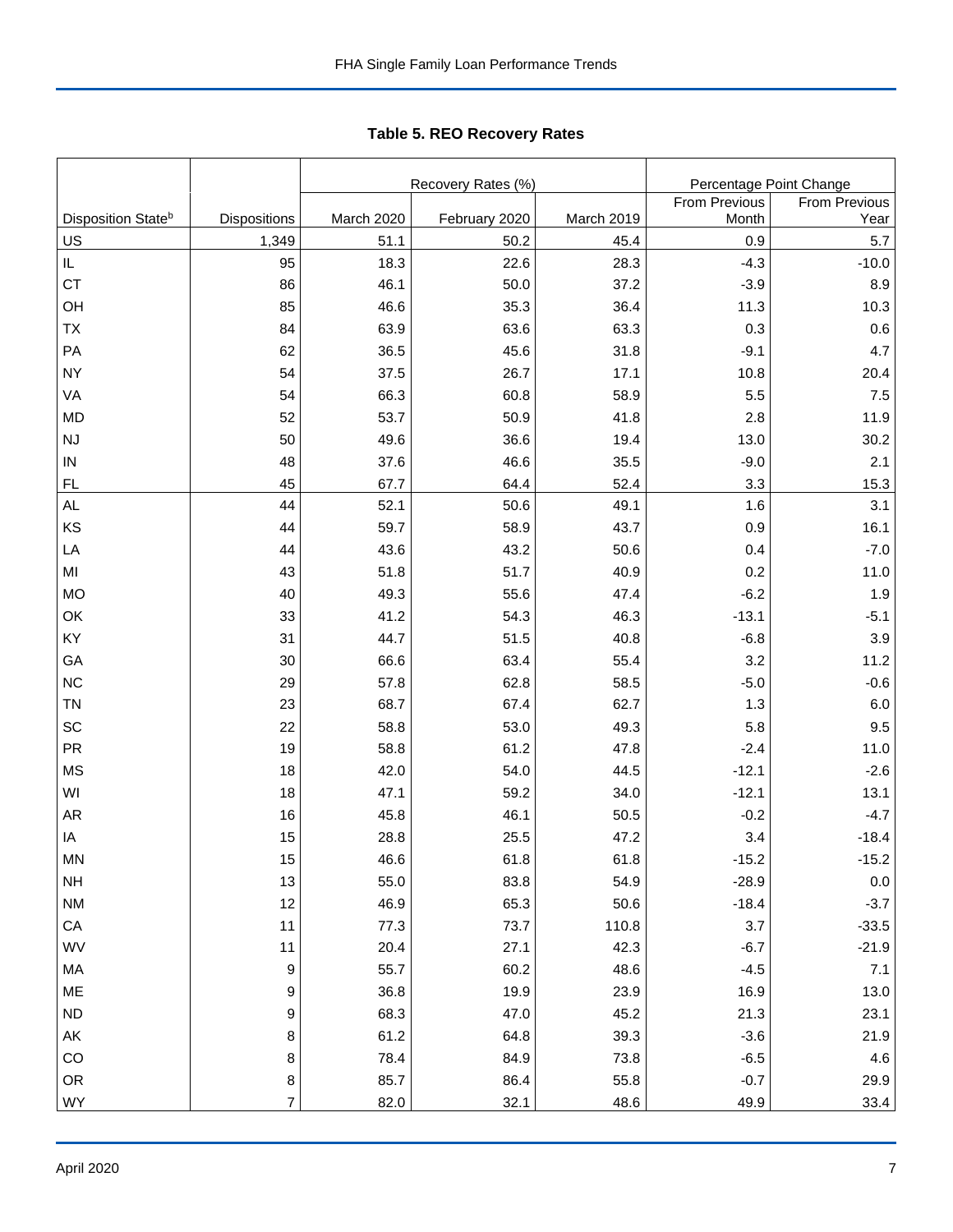|                                |                     |            | Recovery Rates (%) | Percentage Point Change |               |               |
|--------------------------------|---------------------|------------|--------------------|-------------------------|---------------|---------------|
|                                |                     |            |                    |                         | From Previous | From Previous |
| Disposition State <sup>b</sup> | <b>Dispositions</b> | March 2020 | February 2020      | March 2019              | Month         | Year          |
| <b>SD</b>                      | 6                   | 58.0       | 130.7              | 54.4                    | $-72.6$       | 3.6           |
| <b>WA</b>                      | 6                   | 80.0       | 89.1               | 76.5                    | $-9.0$        | 3.5           |
| AZ                             | 5                   | 72.6       | 91.6               | 57.8                    | $-19.0$       | 14.7          |
| R <sub>l</sub>                 | 5                   | 53.0       | 49.8               | 59.7                    | 3.2           | $-6.7$        |
| DE                             | 4                   | 27.9       | 37.7               | 56.1                    | $-9.8$        | $-28.1$       |
| MT                             | 4                   | 48.1       | 52.5               | 85.8                    | $-4.3$        | $-37.7$       |
| UT                             | 4                   | 74.7       | 67.8               | 45.5                    | 6.9           | 29.2          |
| <b>NE</b>                      | 3                   | 44.6       | 45.3               | 54.6                    | $-0.7$        | $-10.0$       |
| <b>NV</b>                      | 3                   | 35.0       | 54.9               | 81.6                    | $-19.9$       | $-46.6$       |
| ID                             | 2                   | 32.1       | 76.1               | 83.7                    | $-43.9$       | $-51.6$       |
| VT                             | 2                   | 55.5       | 17.3               | 29.9                    | 38.2          | 25.6          |
| H <sub>II</sub>                |                     | 84.9       | na                 | na                      | na            | na            |

## **Table 5. REO Recovery Rates**

na = not applicable

<sup>a</sup> Rates are percentages of unpaid loan balance at time of default.

<sup>b</sup> State records are sorted by number of dispositions in the most recent month (largest to smallest).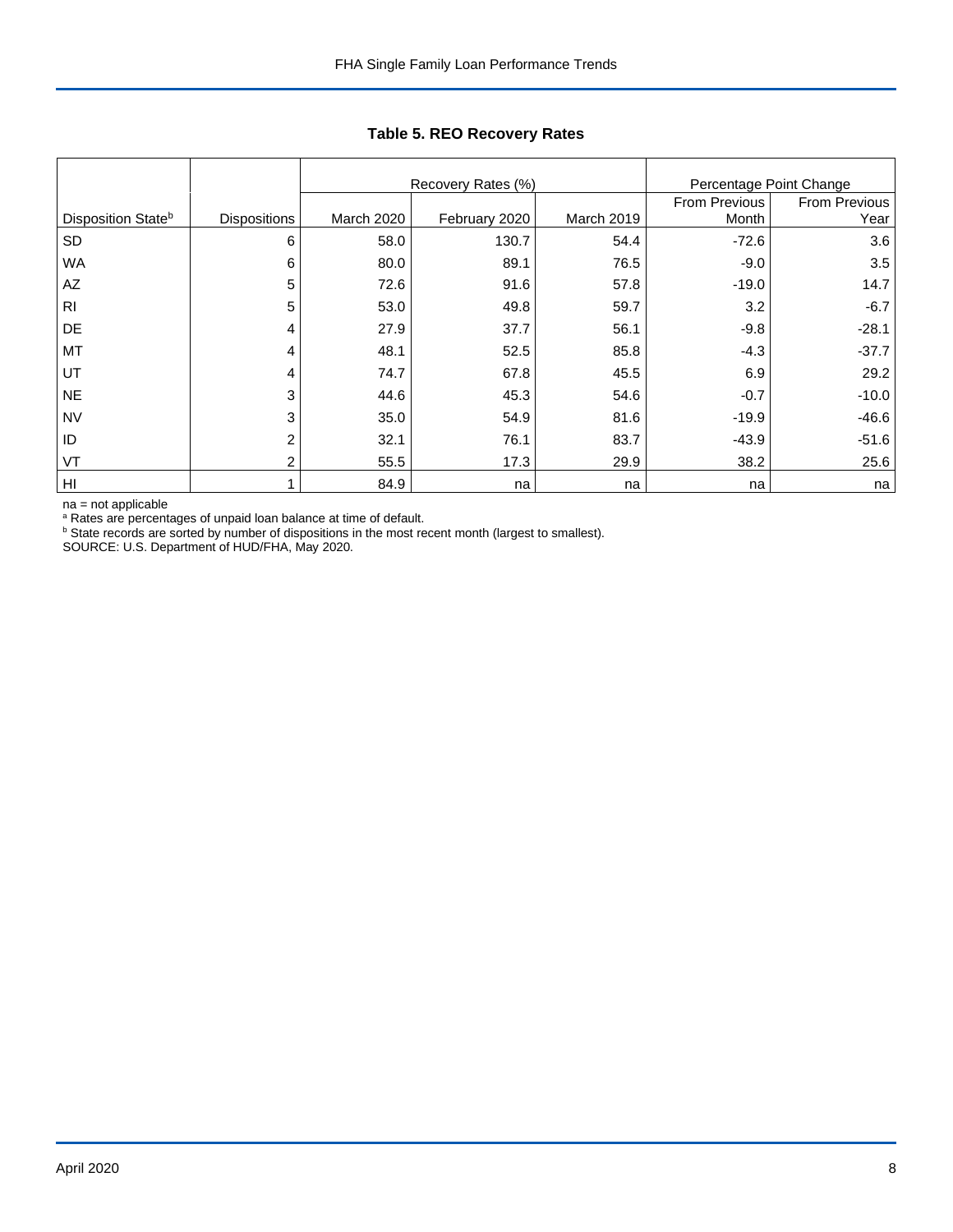|                                     |         | 2020           |         |         | 2019    |                               |         |                                                      |         |                |         |         |            |
|-------------------------------------|---------|----------------|---------|---------|---------|-------------------------------|---------|------------------------------------------------------|---------|----------------|---------|---------|------------|
| <b>Disposition Month</b>            | Mar     | Feb            | Jan     | Dec     | Nov     | Oct                           | Sep     | Aug                                                  | Jul     | Jun            | May     | Apr     | Mar        |
|                                     |         |                |         |         |         |                               |         | Loss Components as Percent of Defaulted Loan Balance |         |                |         |         |            |
| Claim Expenses <sup>a</sup> (%)     | 18.39   | 19.81          | 19.97   | 20.31   | 20.06   | 20.46                         | 20.81   | 20.50                                                | 20.20   | 21.16          | 20.92   | 20.95   | 20.99      |
| Holding Costs <sup>b</sup> (%)      | 5.24    | 5.29           | 5.28    | 5.32    | 5.37    | 5.58                          | 5.48    | 4.95                                                 | 4.92    | 5.16           | 5.35    | 5.12    | 5.16       |
| Loss on Collateral <sup>c</sup> (%) | 23.09   | 22.90          | 22.79   | 23.79   | 23.30   | 21.45                         | 22.24   | 21.96                                                | 21.37   | 20.79          | 22.13   | 24.56   | 23.42      |
| Sales Expense (%)                   | 4.86    | 4.98           | 5.21    | 4.81    | 5.04    | 4.95                          | 4.87    | 4.93                                                 | 5.03    | 5.00           | 4.92    | 4.66    | 4.84       |
| Program Discounts <sup>d</sup> (%)  | 0.10    | 0.08           | 0.42    | 0.08    | 0.36    | 0.22                          | 0.15    | 0.23                                                 | 0.37    | 0.30           | 0.29    | 0.11    | 0.20       |
| Net Loss Rate <sup>e</sup> (%)      | 48.87   | 49.76          | 51.34   | 52.20   | 51.33   | 49.71                         | 50.93   | 51.07                                                | 50.82   | 51.99          | 53.68   | 54.78   | 54.60      |
|                                     |         |                |         |         |         | <b>Average Amount</b>         |         |                                                      |         |                |         |         |            |
| Average Dollar Loss (\$)            | 57,467  | 58,085         | 60,782  | 62,874  | 61.913  | 59,008                        | 60,451  | 63,490                                               | 61,845  | 62,632         | 63,096  | 66,425  | 65,898     |
| Average Unpaid Balance (\$)         | 117,604 | 116,738        | 118,396 | 120,443 | 120.619 | 118,699                       | 118,689 | 124,318                                              | 121,683 | 120,480        | 117,544 | 121,258 | 120,692    |
|                                     |         |                |         |         |         | <b>Occurrence Counts</b>      |         |                                                      |         |                |         |         |            |
| Number of Dispositions              | 1,349   | 1,449          | 1,426   | 1,290   | 1.191   | 1,276                         | 1,061   | 1,200                                                | 1,252   | 1,157          | 1,355   | 1,292   | 1,445      |
| Number of Discounts                 | 4       | $\overline{2}$ | 9       | 3       | 8       | 8                             | 5       | $\overline{7}$                                       | 8       | $\overline{7}$ | 9       | 4       | $\sqrt{5}$ |
| <b>Stage</b>                        |         |                |         |         |         | <b>Average Time in Months</b> |         |                                                      |         |                |         |         |            |
| Delinquencyf                        | 9.6     | 9.9            | 9.6     | 9.8     | 10.5    | 10.5                          | 10.3    | 10.5                                                 | 10.0    | 10.3           | 10.8    | 11.2    | 11.1       |
| Foreclosure <sup>g</sup>            | 10.8    | 11.9           | 11.7    | 12.1    | 12.1    | 12.5                          | 12.2    | 12.0                                                 | 12.2    | 11.9           | 12.1    | 12.6    | 12.5       |
| Deed Transferh                      | 11.0    | 11.3           | 11.5    | 11.7    | 11.8    | 11.9                          | 12.3    | 12.2                                                 | 12.3    | 11.8           | 13.0    | 13.0    | 12.7       |
| <b>REO</b>                          | 4.5     | 4.5            | 4.4     | 4.4     | 4.4     | 4.3                           | 4.5     | 4.3                                                  | 4.1     | 4.2            | 4.1     | 4.2     | 4.2        |
| All Stages                          | 35.8    | 37.5           | 37.2    | 37.8    | 38.7    | 39.2                          | 39.3    | 38.9                                                 | 38.6    | 38.2           | 39.8    | 40.9    | 40.5       |

<span id="page-9-0"></span>**Table 6. REO Components of Loss by Property Disposition Month**

<sup>a</sup> Includes interest on principal.

**b** Management, maintenance, repairs, administration, and security, net of rent and other income.

<sup>c</sup> Value when foreclosed (UPB) minus value received in REO; does not include Streamline refinances.

<sup>d</sup> Rate over all dispositions; effect is greater in the cases where a discount actually is given.

<sup>e</sup> Profit (loss) divided by Unpaid Principal Balance (UPB). The listed cost categories are not exhaustive, and they will not sum to the loss rate

<sup>f</sup> First missed payment to date foreclosure initiated.

<sup>g</sup> Initiation of foreclosure proceedings to auction date.

h Auction date to HUD acquisition date.